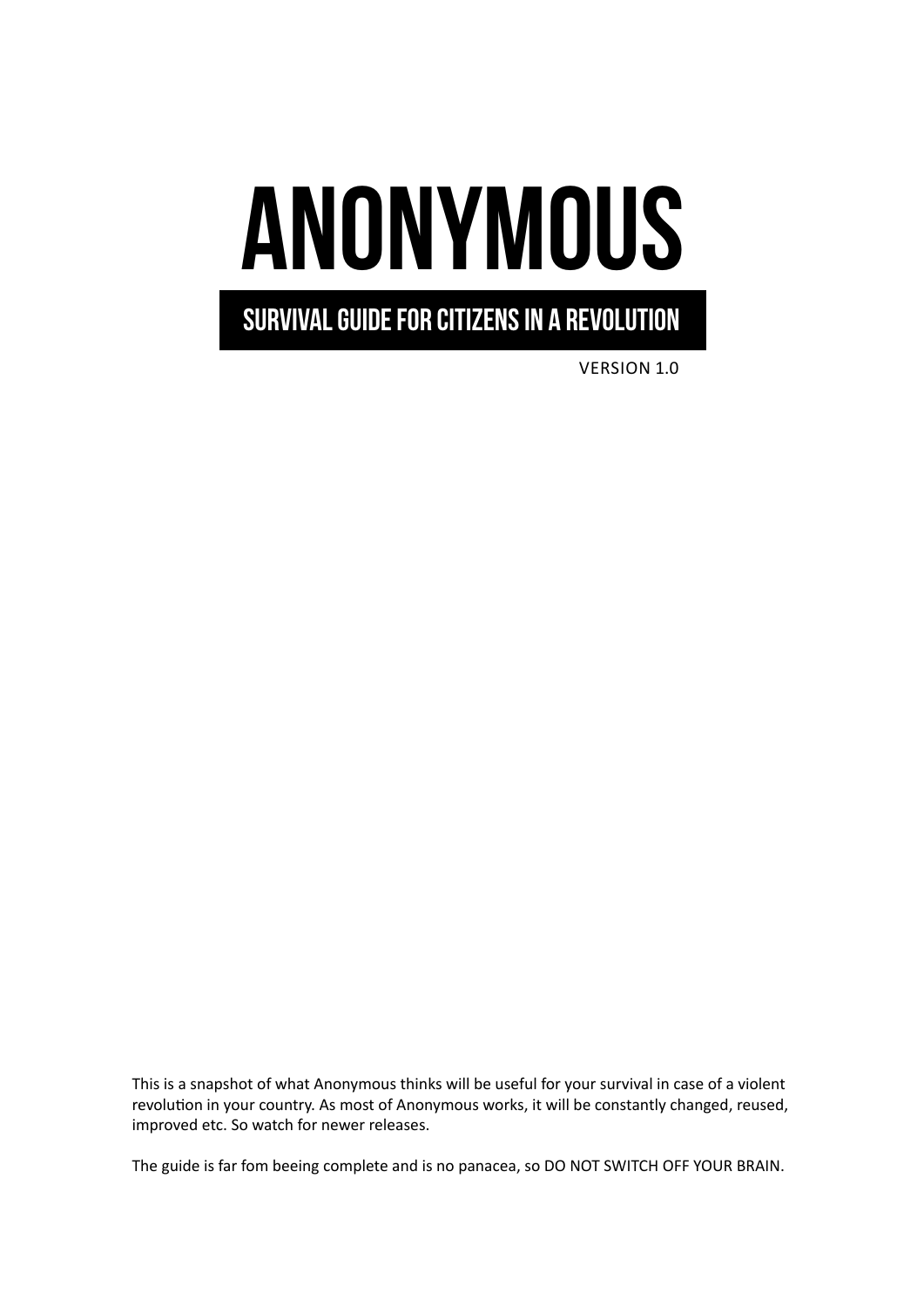## index of contents

| 12. Your safety when confrontations are unavoidable  11 |
|---------------------------------------------------------|
|                                                         |
|                                                         |
|                                                         |

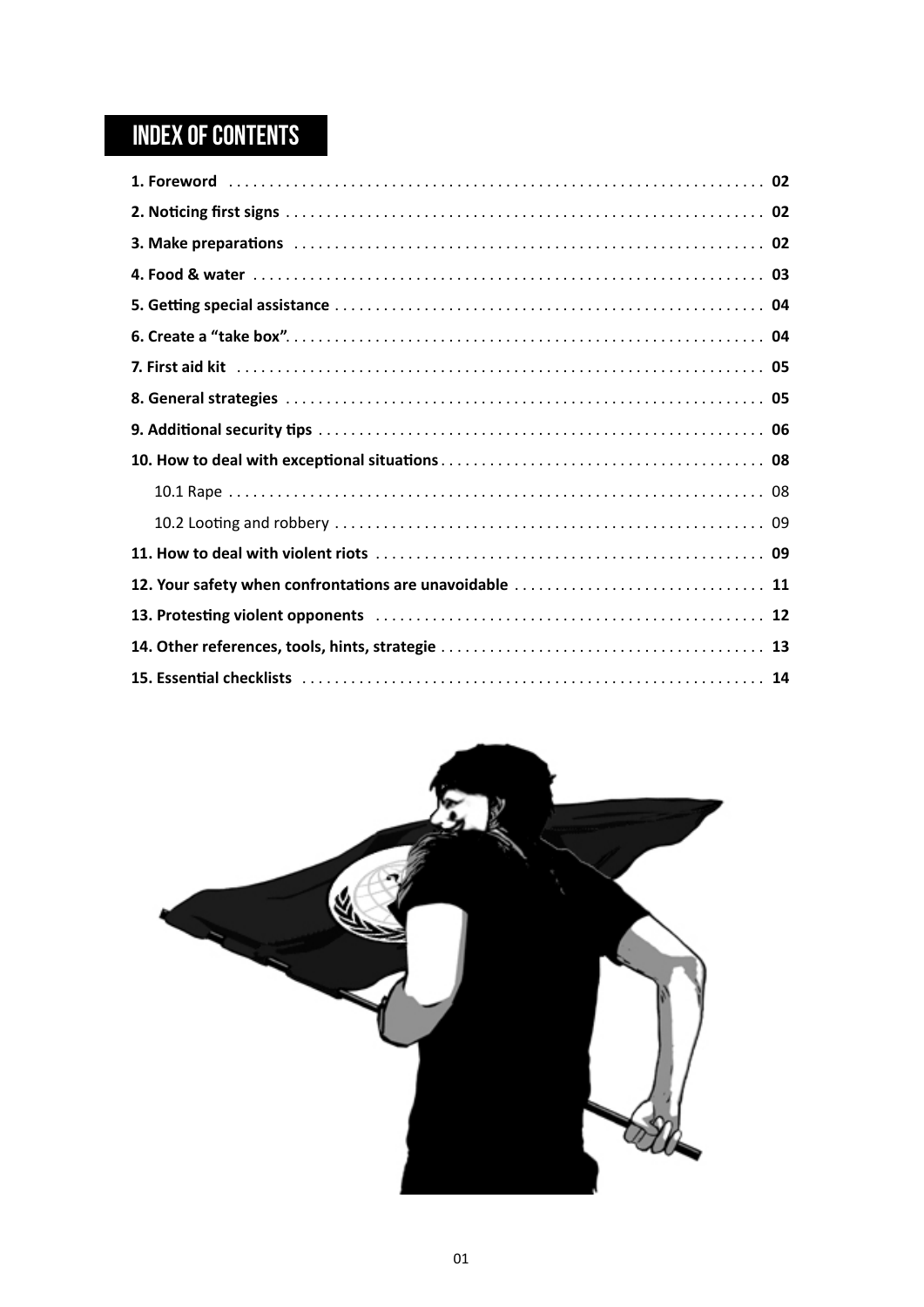# Anonymous : Survival Guide for Citizens in a Revolution

This Guide is for civilians who feel they are about to be caught up in a violent uprising or revolution to overthrow the oppressive government of their country. Although a revolution in favor of the people is a joyful thing when seen from the outside, it can be a bloody mess for those inside it.



This guide will give you some basic ideas and tips for how you and your friends/neighbors/family can stay safe in the violent turmoil around you. It is not a ready-made recipe, but it contains general survival tactics and strategies.

#### Most of all we suggest:

- Don't panic, stay cool headed.
- Take a break and rest if your body needs to relax, lack of sleep is a major weakening factor.
- Avoid consuming mind altering substances like alcohol and drugs. They will cloud your judgement and ability to think

and act rationally. You are also arming the regime with propaganda that the crowd is made up of a bunch of intoxicated rioters. Don't allow your movement to be portrayed in an unfavourable light.

## noticing first signs

Revolutions don't just happen instantly over night, they develop over long periods of struggle. So keep your eyes and ears open for signs of a coming uprising, such as:

- Civil unrest prior to riots in the major cities.
- Politicians and media blatantly lying about the most obvious developments.
- Censorship of social networks such as Twitter or Facebook. This may not be entirely obvious at first but when the sites are blocked completely the warnings are clear (with excuses like child pornography).
- Censorship of old media such as newspapers and television (non-regime critical press).
- Arrests of political oppositon leaders (In Tunisia the leaders of the Pirate Party were rounded up and imprisoned without charge. The prison was subsequently burnt down with many people dying inside).
- In times of crisis many rumours will spread around and fear mongering is rampant. Be calm, think before you act, act rashly.
- The #Hashtag of your country, or name of your political leader is trending worldwide on Twitter.
- Friends and family members living abroad may try to contact you to check if you are alright.

## Make preparations

Buy food, water and medical supplies. Stores will be closed and you may not get any supplies when the riots reach your town. A 20 kg bag of rice can keep a person alive for 6 months. If there is no rice available, other dry grains, potatoes, noodles, dried pasta or lentils, as well as lots of canned food will also suffice.

You will also need flour and salt. Locate a secure water supply - do not rely on tap water to be always available, as damage to pipes may cut you off. Buy water purification tablets because you may not always be able to boil the water. Once you have a supply of food and water you will need a dry, cool, safe place to store it away from vermin and thieves.

To make sure everyone knows how to respond in the event of struggles in your neighborhood, you will want to convene a family or neighborhood gathering or meeting to discuss this matter.

Topics of discussion should include: **Who - What - Where - Why - When :**

- Nominating leaders and contact people.
- Compile a census of the members of your group, and ensure everyone gets to know each other (or at least recognize each other).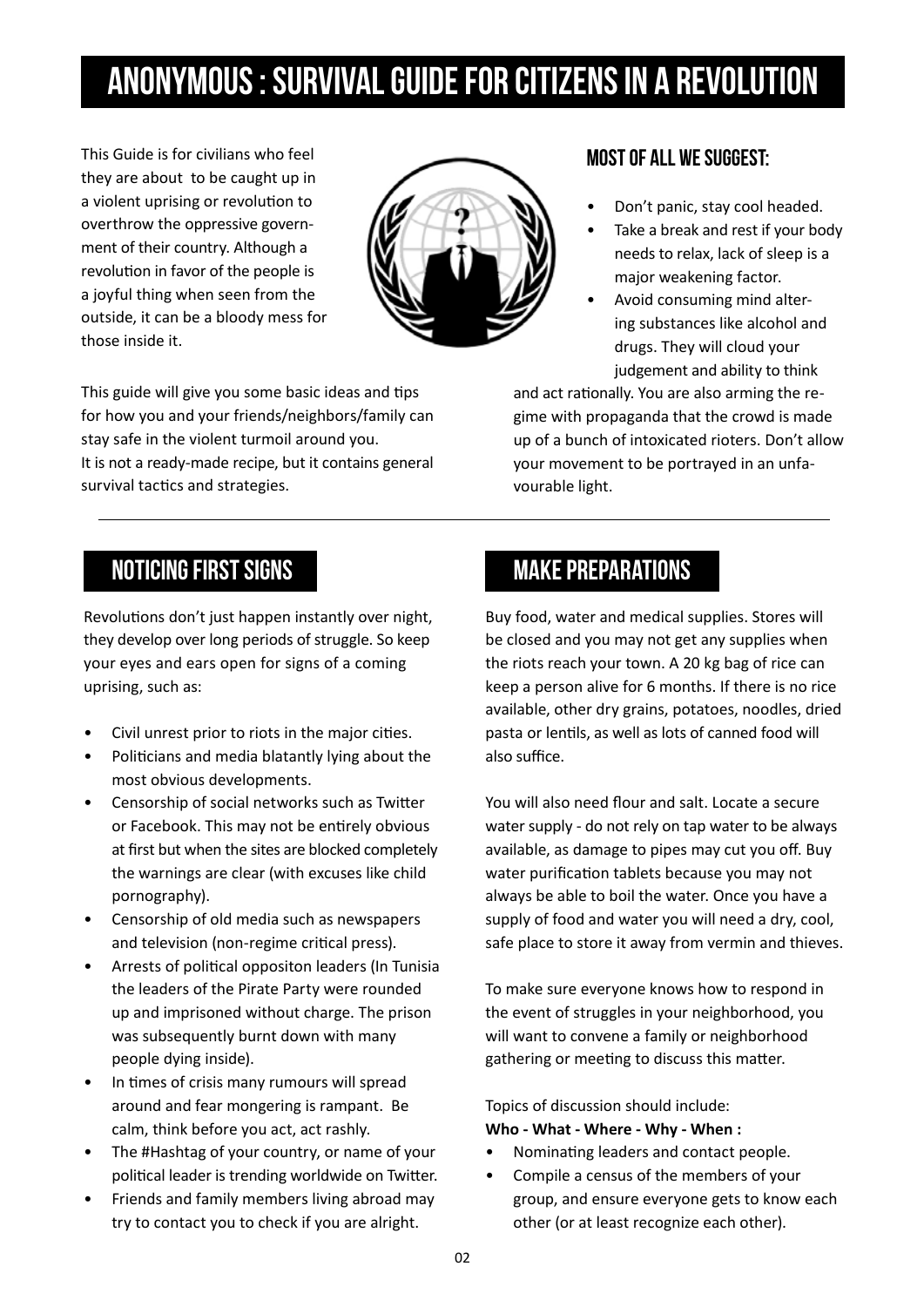- What to do about power and water outages.
- How to deal with serious sicknesses and injuries.
- How to turn off water, gas and electricity at main switches.
- What to do if you must evacuate.
- Where to meet if you get separated.
- How to make a fire for cooking and warmth.
- A water supply is essential.
- If handicapped, aged or young children are present, decide what assistance is needed and who will be taking care of them.
- What to do in the event of a flood, fire, attack, storms, civil upheaval.
- Compile a list of those needing special medical attention along with all pertinent information regarding their condition, and any medications they require.
- Agree on what to do and how to distribute food and water if you need or decide to share supplies.
- How to turn off the water, gas and electricity at main switches.
- What to do if you all have to evacuate.
- Where to meet if you get separated.

#### In addition, you should:

Post and hand out emergency telephone numbers and keep by the telephone.

**NOTE:** In a full scale revolution the police will not help you or may even be your enemy depending on the situation) You will also need other emergency numbers i.e.: ambulance, fire, etc. (may not be available or may be blocked by other callers).

- Compile a written list of contact addresses of relatives for the people you are with.
- Teach children how and when to call for help.
- Get a Red Cross first aid kit.
- Internet access could be your only way of finding out what is happening in your country as state TV may be under tight control so do try to get online. Projects like: **[http://cryptoanarchy.org/](http://cryptoanarchy.org/wiki/Dialup_For_Egypt) [wiki/Dialup\\_For\\_Egypt](http://cryptoanarchy.org/wiki/Dialup_For_Egypt)** and Tor may be able to help you. More resources here: **[http://rev11.](http://rev11.info/) [info/](http://rev11.info/)**
- Get a camera to document things, but be covert because journalists are prone to be attacked. If you can, get a friend to watch your back as operating a video/still camera can be very distracting. Use a small camera so you can easily conceal or disguise it as something else e.g. a packet or small box of something, a book, etc.



#### Food & water

Getting your food supply ready.

Have at least a **four week (1 month)** sufficient supply of non-perishable food on hand. Focus on high-nutritional foods that require no refrigeration, preparation or cooking and little or no water.

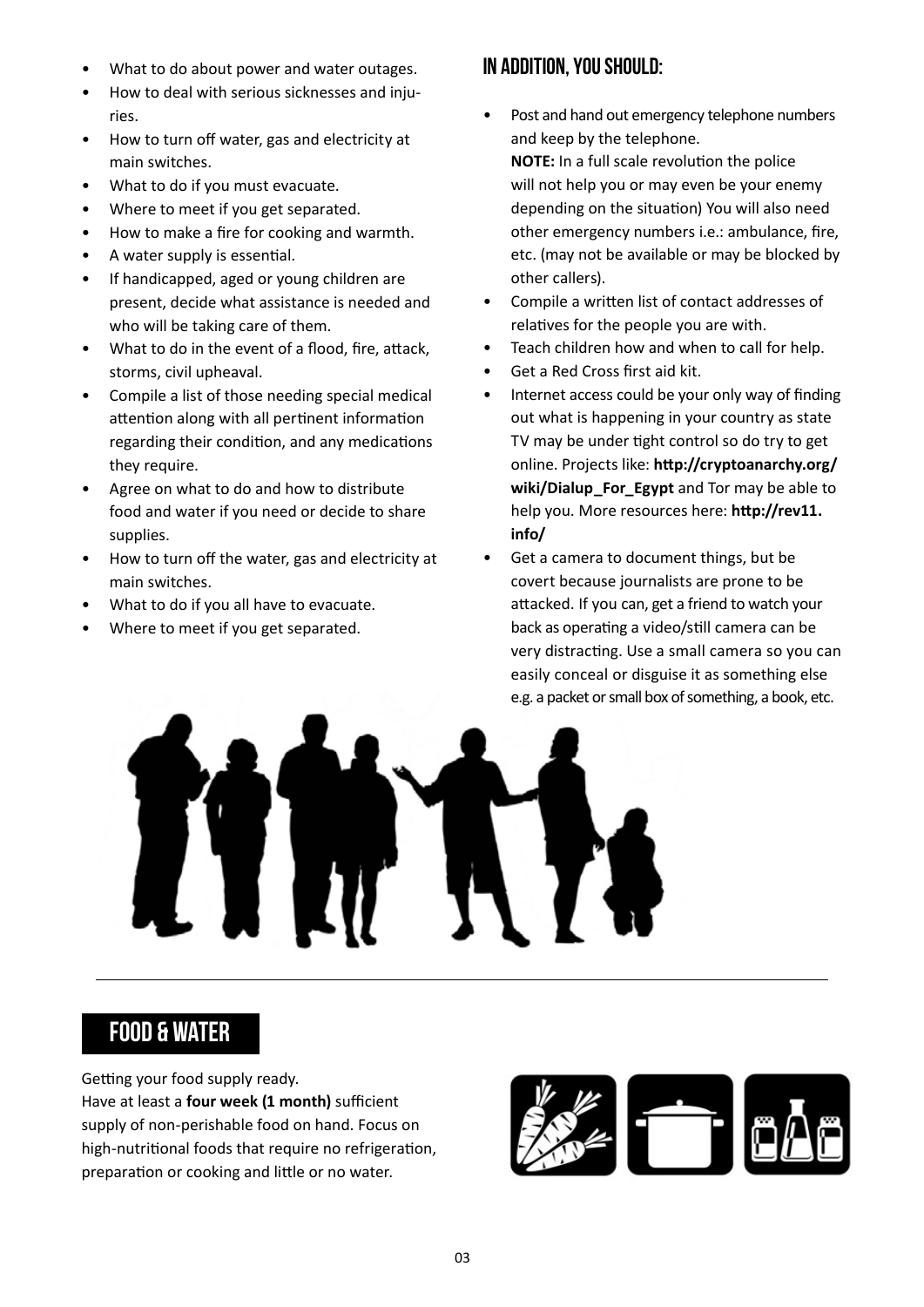

#### Your food supply might include:

- Ready-to-eat canned meats, beans, fruits, or vegetables
- Canned juices, condensed or evaporated milk (avoid fresh milk), honey, canned soups or vegetables.
- High energy foods, including peanut butter, jelly, crackers, granola bars, trail mix, dried rolled oats, wheat, barley and other grains, dried fruit, nuts (ensure nobody is allergic, however)
- Vitamins and mineral (like salt or magnesium) supplements if available
- Special foods for infants, diabetics, the elderly or people on special diets
- Comfort/stress foods, including: cookies, hard candy, instant coffee, tea, boiled sweets, chocolate and other non-perishable confectionery

#### Other essentials include:

- Extra supplies of any essential medications (like painkillers, antibiotics, disinfectants and some first aid kits) required as pharmacies and doctor's offices may no longer be open or otherwise unavailable.
- Gasoline for your cars and other vehicles.
- Cash money, as banks will probably close, and ATMs and EFTPOS may not be available.
- Some things (books, battery, firewood etc.) that you can trade with others.
- A good torch (or several torches one for each person is good) and a good supply of batteries for each. Torches that can be tied to a belt etc. are a good idea to ensure nobody loses theirs.
- If you have children you need toys, books, simple board games, etc. to keep them occupied.
- We recommend against alcohol and drug consumption as these will impair your ability to deal with such an emotionally stressful situation.

#### getting special assistance

Find out about any special assistance that may be available in your community. Create a network of neighbors, relatives, friends and co-workers to aid you in an emergency. Discuss with them your needs and make sure they know how to operate any necessary equipment.

If you live in an apartment building, ask the management to clearly mark accessible exits and to make arrangements to help you evacuate the building. Identify people with special skills such as doctors, nurses, bus drivers, etc.

## create a "take box"

The take box should have everything you need to reconstruct your life in the event you evacuate and everything is lost. Passports; birth, wedding, adoption, divorce, and armed service separation certificates; copies of insurance policies; mortgage information; house and car title; large purchase receipts. You get the idea. If you have a scanner, save yourself space and heartbreak by scanning family albums and images of other keepsakes, burn those to CD and keep a copy in your take box, or make a copy of all your pictures, videos, music and documents on a external hard drive that you can keep in your take box. But remember that CDs can malfunction. Make sure you take along the original documents - if possible, make copies of them and host them online using Photobucket or Imageshack.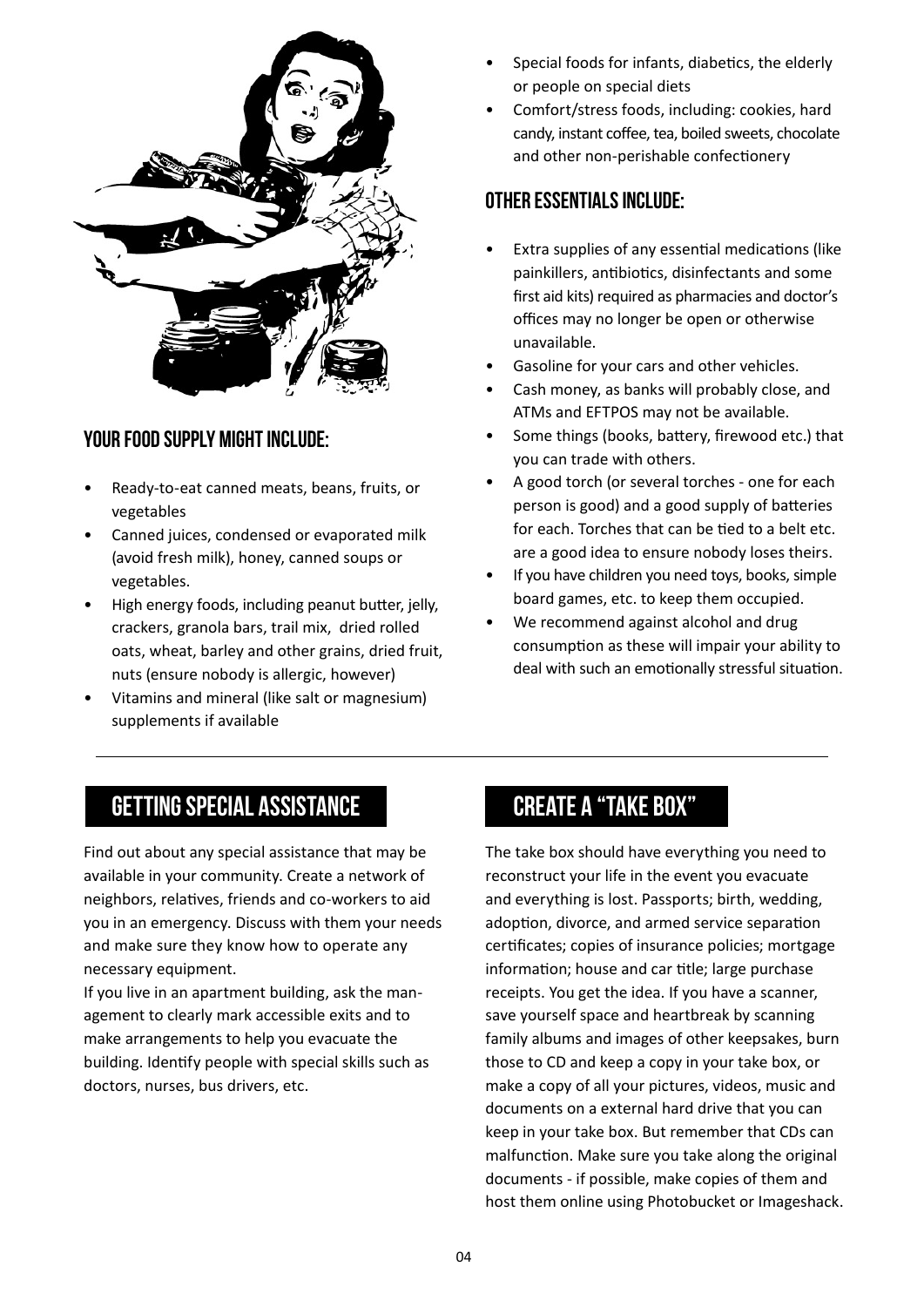## First aid kit

Learn how to use it, and make sure it is well stocked. Get a first aid manual and a kit that will allow you to stop bleeding, disinfect and treat cuts and wounds large and small. In Vietnam soldiers often used tampons to plug bullet hole wounds for example. If there is any on hand, most stronger spirits (vodka, etc.) can be used to clean wounds, but CLEAN running water will do if there is nothing else. Scarves and bandanas can be used as bandages, as can bedsheets.

In general, use common sense and learn what to do for various injuries. Take stock of other common items which may have novel uses.



## general strategies

- Band together into small squads of known friends. That way you recognize infiltrators, like fake civilians, as was seen at the G20 summit in Canada. (Watch for pieces of police uniforms like police shoes usually black boots, they tend to stay in little violent groups.)
- Wear white/green head bands so military personnel can recognize you - Be visible.
- Do not let children go outdoors unless you are certain that it is safe and do not let them out of your sight. A bandana as a head band is a handy article because it is multi-purpose.
- Stay with any elderly or disabled people or children who are out in the street, as they may be lost or disoriented and may need assistance.



- Contact and join forces with groups in other neighborhoods. Each neighborhood should act as an independent squad, but should always be ready to assist others in the area.
- Always be on guard with as many people as possible. Ask trustworthy members of the military to help you reinforce your groups by adding soldiers to each of them or staying in contact with one of your group members designated for that purpose.
- Collaborative mapping: Use paper (to draw a map) or a city map or street directory, and mark dangerous/safe places on it as well as places where assistance is available, water taps, etc. To share this information use Google Earth (if you are able to connect to the Internet). Do not use this for sensitive information that should be detained from government forces, as anyone can view the map.
- If there is mobile phone service, designate one person as a contact for anyone who is lost or who has become separated from the group. Agree on places to meet up if the group is separated that are safe, but visible (e.g. a parking lot or an easily-recognised friend's house).
- **• DO NOT USE MOBILE PHONES TO PLAN OPERATIONS IF THE GOVERNMENT AND SECURITY FORCES ARE YOUR ENEMIES.**  They will be tracked and monitored.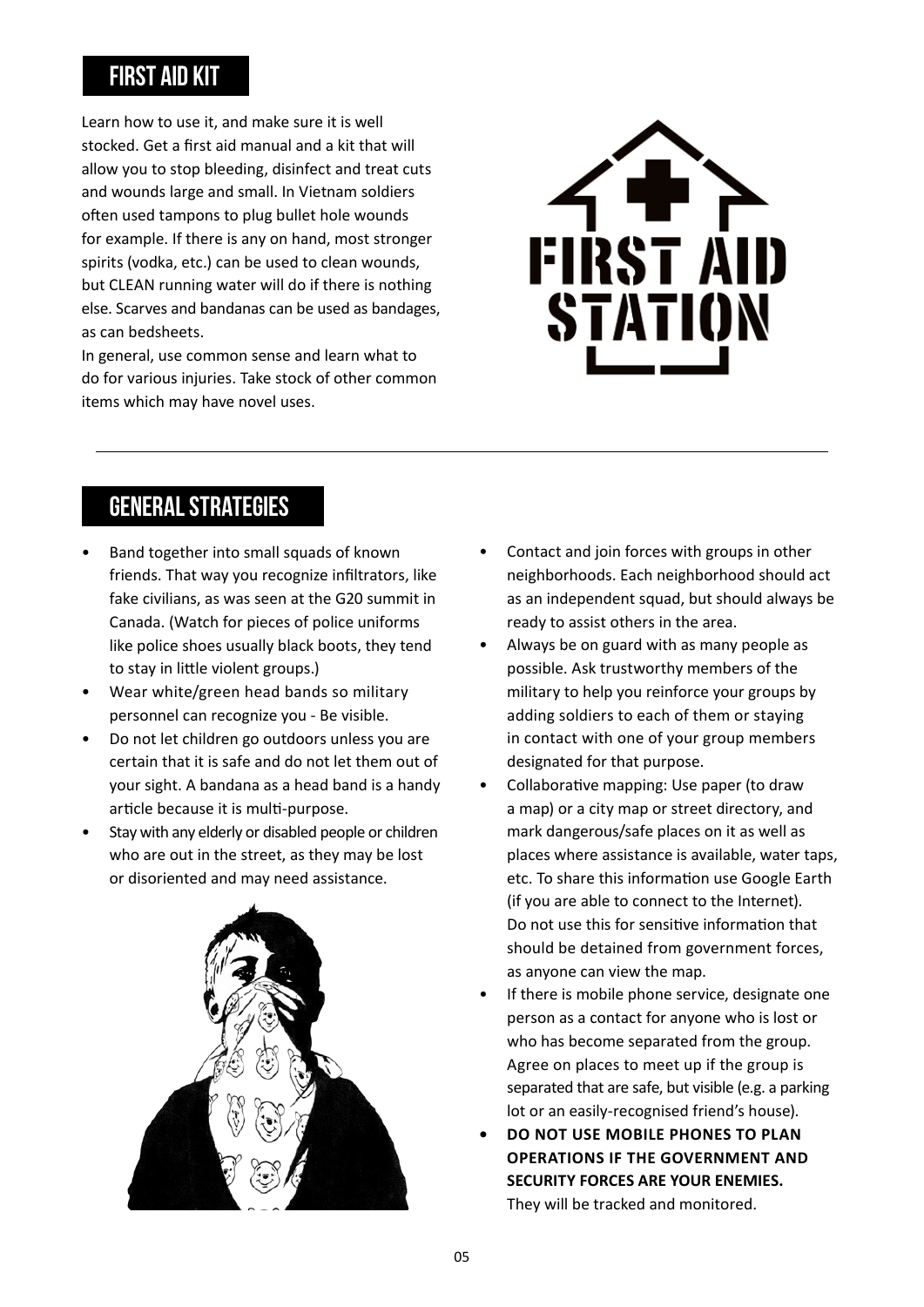## additional security tips

- Have a plan. A meeting place and some sort of escape route should be prepared in case of emergency. Have local maps and a compass on hand. Satellite dishes are faced to the Equator.
- Try and remain calm and focused. Remember to eat, drink and sleep when you need to. Your body will give you hints, do not fight against these.
- Learn to recognise signs of low blood sugar, exhaustion and dehydration in yourself and others, as well as signs of heatstroke. Also learn to recognise symptoms of asthma attacks and other similar issues, and what to do about them.
- Assist the injured in moving wherever possible. Even a short walk can turn a minor sprain into a major one. Learn how to improvise stretchers or move people safely if they are too injured



- Avoid making journeys by car unless you are a VERY confident and skilled driver and know your vehicle well and are able to maintain it. The last thing you need is a flat tire in the middle of a riot.
- If you must travel on foot, travel light carry only what you absolutely require for the journey. Carrying large backpacks or bags can make you stand out, and carrying extra weight may make it more difficult to move quickly if you need to get away.
- If you are in or traveling through an area you're not familiar with, make good use of a road map or street directory, or ask locals (carefully) for directions.
- Stay away from gunfire and sounds of violence rather than seeking to investigate. If you must investigate, do it discreetly; ask around for information rather than trying to acquire it yourself.
- Designated non verbal signals and codes need to be known to all members of the group - chalked signs on walls can be helpful, or whistles, hand and arm signals, etc
- Help those you can but do not endanger yourself or your group by doing so.
- Find and collect fire extinguishers and fire blankets. Make sure everyone knows where they are kept and how to use them. Do not steal fire fighting equipment if it is in a populated location.
- Build a barricade and maintain watch at all points of entrance to the area in which you are staying. Form compounds with individuals you trust and create a barrier of flat visible ground.
- Make a barricade of cars on neighbouring streets. Always have a vehicle ready in case someone needs medical attention. Refrigerators, washing machines, and other heavy equipment are also useful components of such barriers.
- Do not trust barricades as safe protection against gun fire. Fill bags with sand or dig trenches for some additional protection but do not trust your life to such things.
- If you must fight, it is best to do so inside buildings, where guns have less advantage - they can't just move far away and keep shooting.
- **• DO NOT TRY TO FIGHT MEN WHO HAVE GUNS OR ANY WEAPONS. REMAIN CALM AND REFRAIN FROM SUDDEN MOVEMENTS IN THE PRESENCE OF ANY ARMED ADVERSARIES WHO ARE NOT A DEFINITE THREAT.**

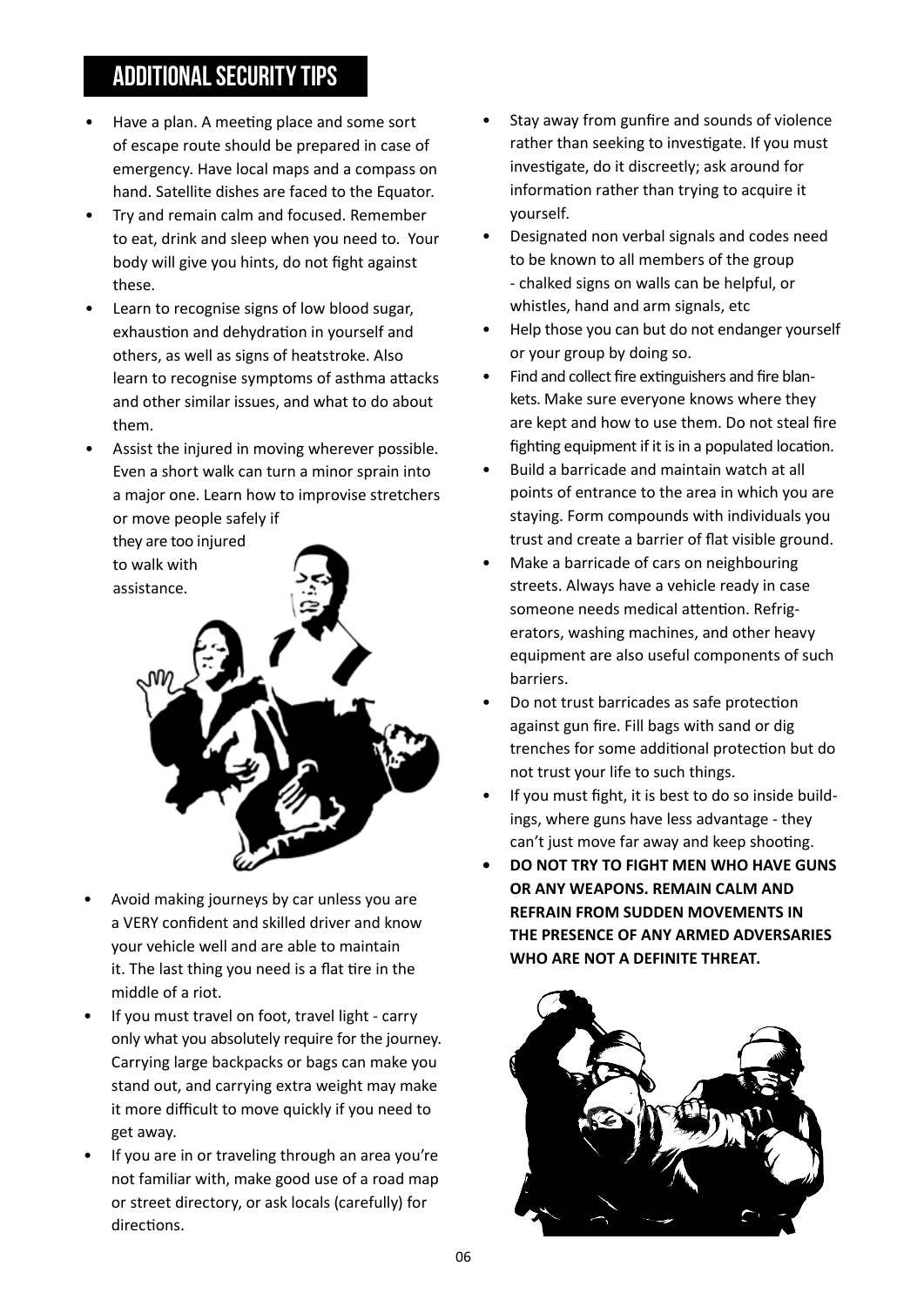- Your area is more likely to be avoided by hostile groups if they perceive the possibility of organized and substantial resistance.
- When in doubt, retreat to a safer location (the high ground where possible). Ensure that those you trust all agree on a fall back location in case of a chaotic situation.
- Don't be an hero. Dying in the frantic attempt to save two, kills three. Try to stay level-headed and analyze situations before you act.
- Make noise to alert other neighbors to threats. Ensure that all are aware of what such noises indicate. People not used to the sound may mistake fireworks for gunfire. Make a distinctive sound: use a whistle, vuvuzella, kazoo or cowbell, you can even learn to whistle yourself.



#### **• Protection begins with protecting yourself.**

- Ensure that you have adequate head protection (even a saucepan is something, but a hardhat or bicycle/motorcycle helmet is best) but the minimum is a baseball cap or other hat.
- Safety goggles for the eyes if available, or sunglasses if it's all you can find.
- A kerchief for the nose and mouth.
- Good solid shoes that are comfortable for walking long distances. Steelcaps/Steel Toe/ Steel Shank boots, will protect your feet from broken glass, nails, and even possibly an electrocution (because of the rubber sole), they are however very dangerous in cold weather as steel toes will draw in the cold air, not insulate as well, and possibly lead to frostbite and/or lost toes. If borrowing shoes, ensure that they are the right size as blisters can get infected very quickly and will hinder you. If you are prone to blisters,

apply paper tape (tape used to hold dressings in place; can be found at most pharmacies) or band-aids to areas where you normally get blisters before you leave.

- Socks, make sure you have a couple of pairs of socks. If your feet get wet they become very prone to blisters and sores. To prevent this from happening, change your socks if your feet are wet.
- Stay in a place where you can see the surrounding area and be seen by your squad.
- Never separate from the group alone use the buddy system.
- For enhanced protection, groups within local communities should stay together.
- Inform others what you are doing and share information with them - organize and maintain contact with other neighborhoods.
- Write down license plate numbers and other vehicle info (color, make, model, etc.) in case of suspicious activity. The number of occupants, general ages, genders, etc., are useful as well. Make photographs/videos of hostile people with your mobile phone discreetly.
- Stay cool and avoid all arguments and fights, you are on a peaceful defensive course of action, not an offensive one.
- Organise a shift system to keep watch around the compound.
- Be visible: wear a white/green head band so military can distinguish you.
- Never wear military camouflage you don't want to be mistaken as a mercenary.

• Make sure your mobile phone's battery is fully charged and operating. Keep some coins on-hand

> or try to acquire a phone card (if these are available in your country), and note locations of public phones and their availability. If you can, get a satelite cell phone.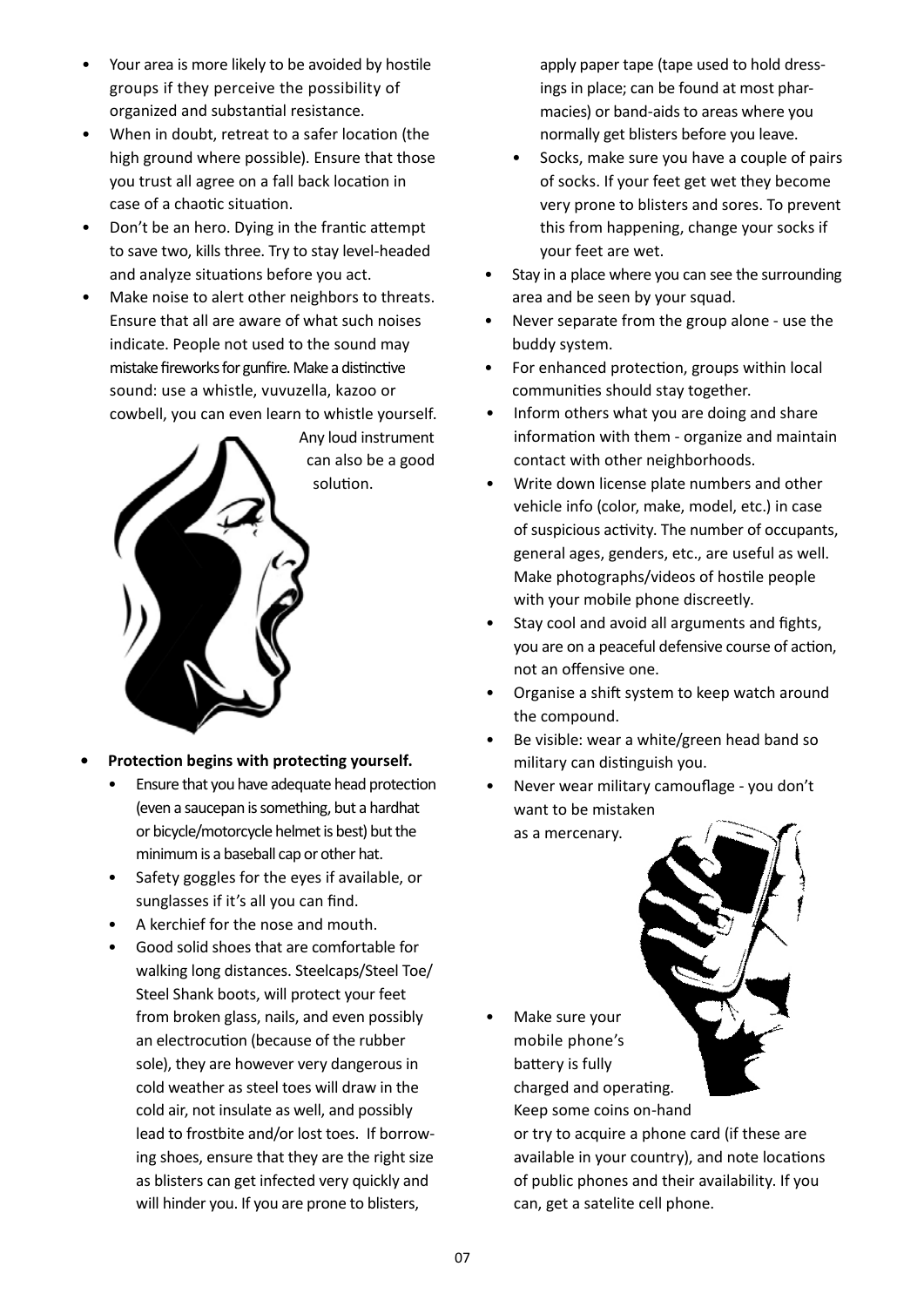- Trade contact numbers with other groups like yours so that you may support each other with information and protection. Remember: information is the most fundamentally important protection!
- Always have emergency phone numbers on hand. Everyone must know what to do in case of problems and where to go (nearest hospital, home of a relative, etc).
- Learn how to use a dial-up modem to get to the internet and how to use international dial-up services. http://cryptoanarchy.org/wiki/Dialup\_ For\_Egypt
- If you see atrocities try to record and report them to the international media (but only after safely informing neighbors for their protection). Date, time, place, who the parties involved were, what it was about and what happened. If you have web access, you may leave reports on any Anonymous-run message board. Have someone in your neighborhood who is internet savvy be in charge of further distribution, but

only when safety has been regained. If it is safe, contact other witnesses to verify information.

- The source from which you obtained this document will have further documents for you soon; these will provide technical instructions on advancing the revolution once initial security is established. Other forms of aid will be sent in the coming weeks. In the meantime, build your neighborhood alliances and communications networks. Please share with as many other people as you can. Maintain a network for this process but do so in a way that does not endanger anyone in the case of infiltration by government forces. Don't write down names, or even Internet handles, email adresses, etc. anything that can be used to identify a person.
- Post look out guards when others are sleeping. Work in short shifts (3-4h), but ensure everyone has adequate sleep - a sleepy guard isn't watchful, and sleepy people make mistakes easily. Older people and children will need much more sleep - remember to account for this.

## how to deal with exceptional situations

#### **RAPE**

The best protection against rape is not to get in a situation where it could happen

- Never go out alone (day or night)
- Try to appear undesirable and unattractive, but do not look helpless, or unable to escape.
- Wear clothes that cover most of your skin, clothing that is hard to remove for attackers, but do not hinder you while running fast, or climbing a fence.
- Wear: jeans, belt, turtleneck etc.
- Do not wear: Skirts
- Wear decent shoes that you can run in, like sneakers or light boots
- Never leave public places, and don't let people isolate you
- Don't trust new friends



- NEVER provoke! What might be okay in a stable society will get you in deep trouble in times when there is no backed law enforcement.
- Wear a wedding ring or wedding band, even if not married.

#### If you cannot avoid it

- Prevent beeing transported to a secondary site, use passive resistance, try to stay put
- Yell "FIRE", not "help", as more people will react to it.
- Use your head and assess the situation, don't waste your energy.
- If you're pinned wait for an opportunity to break out
- If you fight aim for the eyes, throat or genitals, dislocate/break fingers.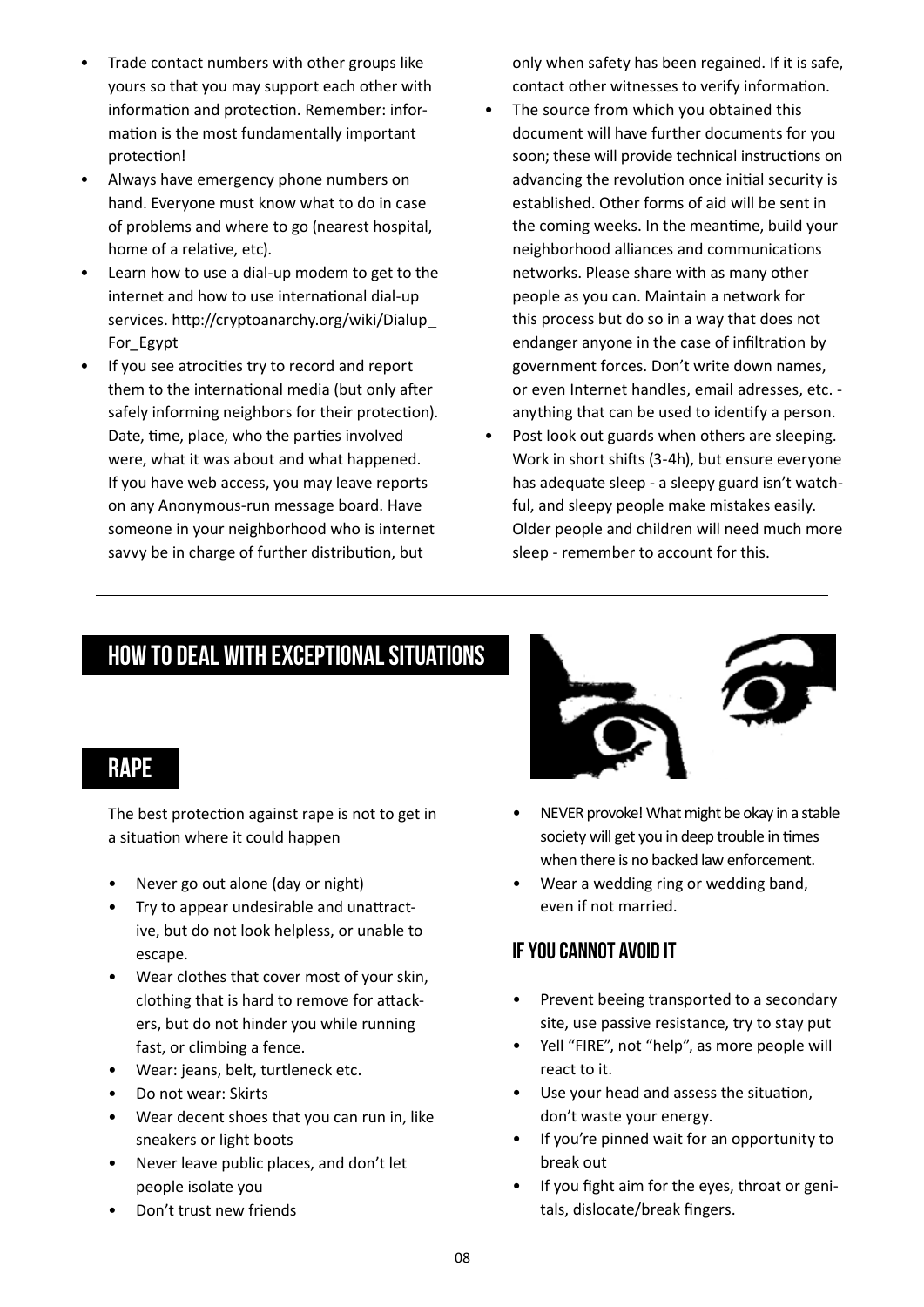## looting and robbery

Generally, if they don't want to take your life, body parts or rape you (especially if they are

armed) the best way out is to give the robbers what they want.



That reduces the time you are exposed to guns and knifes, and there is less time in which you could get killed, injured or have the situation escalate. The best way to avoid beeing robbed or your house looted is not to raise any desires to do so:

- Don't brag about your food reserves, your money or anything you might have that others value.
- Don't trust new people
- Hide valuable things in different places, so if someone threatens you, you can give them what they want and still have secure reserves.

## HOW TO DEAL WITH VIOLENT RIOTS

#### Be prepared.

If you know an area is ripe for a riot but you can't avoid traveling there, take these simple precautions to protect yourself. Wear clothes that minimize the amount of exposed skin, long pants and long-sleeve shirts and good walking shoes when going out, and think about your possible escape routes and safe havens before anything actually happens. Carry small cash with you in case you need to quickly arrange transportation, pay off looters, or bribe the police at a checkpoint. Do not conceal all the cash in one place. Place portions around the body. In shoes, underpants, pinned to inside lining etc. If you're traveling abroad, register with your country's consulate and carry your passport and/or visa with you at all times.

#### Remain calm.

Riots bring about intense emotions, and if you want to survive one you'd better keep yours in check. Your adrenaline and survival instincts will kick in, but try to think rationally, calmly and pursue safety methodically.

#### Don't take Sides.

If you're caught up in a riot, don't take sides. Try to look as inconspicuous as possible, and slowly and carefully move to the outside of the mob. Stay close to walls or other protective barriers if possible.

#### Avoid being hit by riot control chemicals.

Police may deploy riot control agents (tear gas, for example) to disperse a crowd. These chemicals can cause severe pain, respiratory distress, and blindness. Try to stay away from the front lines of a riot, and learn to recognize the signs that a riot control agent has been used and how to handle exposure.



#### Move away from the riot.

The more time you spend in the midst of a riot, the greater your chance of being injured or killed. That said, in most circumstances it's better to move out of a riot slowly. If you run, you will draw attention to yourself, so it's usually best to walk. It is dangerous to stand out in a crowd. Move with the crowd at the same pace, so go with the flow until you are able to escape into a doorway or up a side street or alley. It may also be advantageous to stay with the crowd until you are certain you can safely escape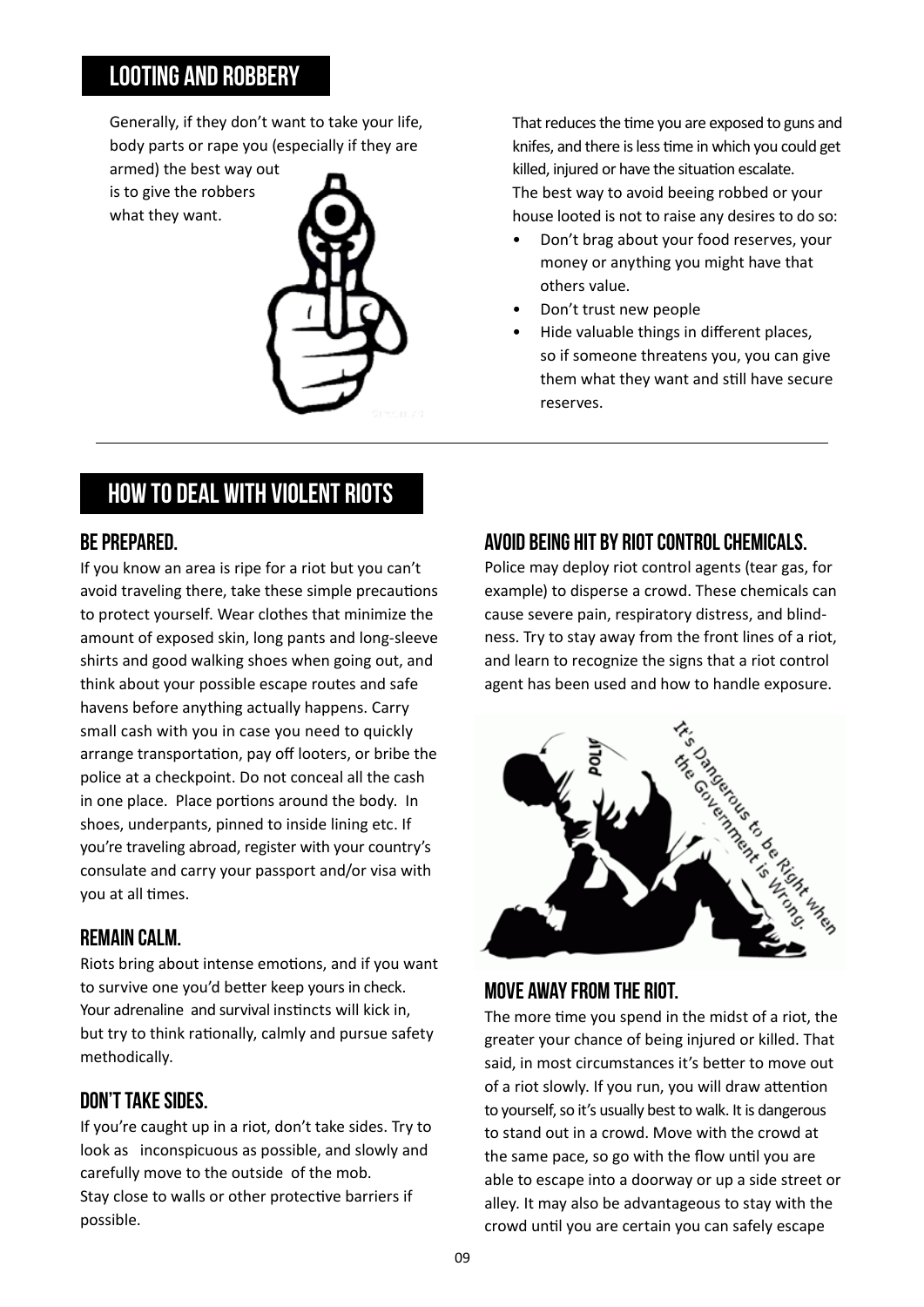because it will help you remain inconspicuous and improve your odds of survival if shots are fired.

#### Think of crowd movement

like currents in the ocean. In a large riot, the crowd in the middle will be moving faster than the people on the perimeters. Thus, if you find yourself in the middle, you should not try to move in a different direction, but follow the flow and slowly make your way to the outside. This requires patience in order to work properly. Never move against the flow of a crowd, even if a stampede begins - this is how many people are seriously injured in peaceful crowds.



#### If you get caught up in a stampede,

try to move in a diagonal direction, with the flow, towards the edges of the stampede. Avoid falling to the ground under any circumstances.

#### Avoid major roads.

Major roads, squares, and other high traffic areas are likely to be crowded with rioters. If possible, stick to less-traveled side streets to avoid the mobs.

#### Travel at night

If you can't avoid to travel, do it preferably on moonless or overcast (cloudy) nights. Don't walk across big, open or well lit places.





#### Avoid public transportation.

Buses, subways, and trains will likely be out of service, and stations and depots will probably be packed with people. Even if you succeed in getting on a train or bus, rioters may stop it. Subway stations are particularly bad places to be, both because they are generally difficult to escape and because riot control agents (tear gas for example) are generally heavier than air and may drift down into subway stations and accumulate there.

#### Don't stop your car.

If you're lucky enough to have a car that you can drive away from the riot, drive quickly and try not to stop for anything until you've reached someplace you know is safe. Drive through or around crowds that block your escape route at a moderate speed. If you honk your horn and drive by carefully they should get out of the way. Keep the car doors locked and the windows rolled up.



Driving towards Police lines can be interpreted by the Police as a preparation to use the car as a weapon against them. Police are trained and prepared to protect themselves against deadly threats meaning that you may be shot at if they think you are going to run them down with a car. Wait for the police to signal you to approach before doing so.

Activist may precieve your cars as a threat as there have been numerous cases of irate non-participants running down protesters. Any pushing though the crowd should be done with the demeanor of patience, aggression may lead to an attempt to disable your car before it is used as a weapon.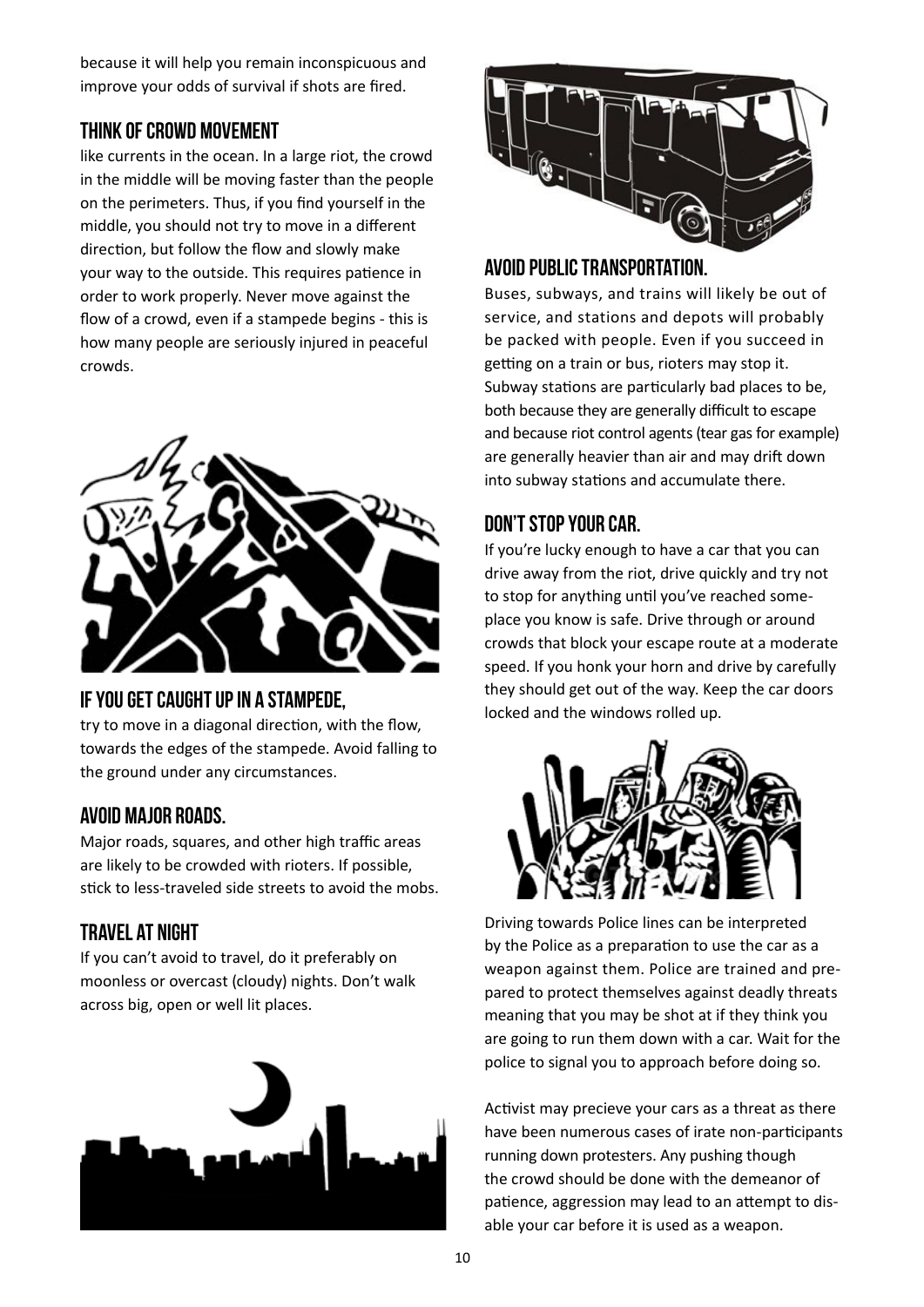#### Get inside and stay inside.

Typically riots occur in the streets or elsewhere outside. Being inside, especially in a large, sturdy structure, can be your best protection to weather the storm such as a basement or an interior doorway to hide from the mob. Keep doors and windows locked, avoid watching the riot from windows or balconies, and try to move to inside rooms, where the danger of being hit by stones or bullets is minimized. Try to find at least two possible exits in case you need to evacuate the building in a hurry. Try to contact police or your country's consulate to let them know where you are, and be on the lookout for signs of fire. If the building is set on fire get out quickly. If rioters are targeting the building and gain entry, try to sneak out or hide.



## your safety when confrontations are unavoidable

#### Tear gas

- Check the wind and move against the wind.
- Spread information about where to go amongst the protestors on the streets.
- Never go out without masks even the paper masks handed out at doctor's offices or masks used to cover nose and mouth when gardening will provide some protection.
- Wear synthetic fibers at best (Ex. Nylon, Acrylic, Polyester). Tear gas will not stay on clothing made of these.
- Fabric doused with vinegar will help neutralize tear gas.
- If you have some, take physiological serum (saline solution - contact solution, available at most pharmacies) with you (rinse eyes with it, it will wash them without burning). If you cannot find any saline solution, flush your eyes VERY WELL with clean cold water. Thoroughly rinse off any areas of exposed skin as well.
- Diving masks hold off a lot.

#### Riot cops and Rubber Bullets

- Use trash can lids as shields to protect yourself
- If you can use skiing, motorcycle or motocross equipement to soften the impact of rubber bullets and police clubs
- If you don't have anything like this, use adult diapers and plastic box lids to protect genitals and chest.
- Don't wear anything too heavy or too unconfortable, because your running speed in light equipement is your key advantage against heavy equiped riot cops.
- Riot cops usually wear facial protection, like gas masks etc. if a fight is inevitable, use spray paint to hinder their sight, so you can escape.



#### Live Ammunitions

- In general the final stage of defense for a government is to use live ammunition against its citizens. If it is used the regime is nearing its end.
- Normally it is not used to kill, but to injure people. Because in a crowd of 100 protesters, one dead leaves 99 operational. One injured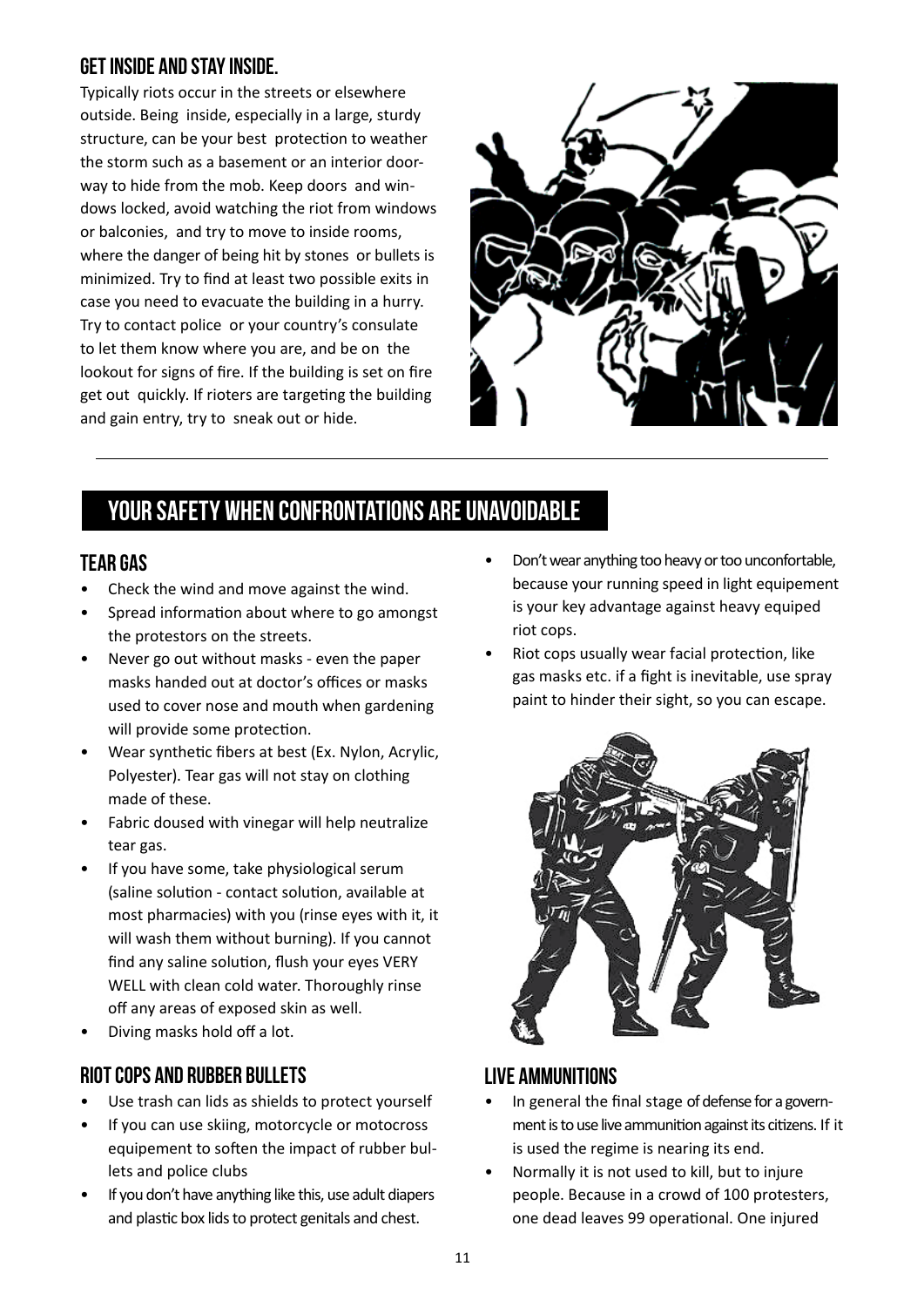occupies at least 20 of them, and the cries of the injured will strike terror in the hearts of the others. Their morale will suffer and they become easier to subdue.

- If someone is injured assign two or three people to transport him out of immediate danger.
- Get him or her to an ambulance, medical personnel or the nearest person with a first aid kit.
- Always talk to the injured person: Tell them that you will see to it that they'll get fixed up. Under any circumstances don't do anything

that well lead them to panic i.e. crying, yelling etc. This will avoid unwanted attention by enemy forces, and keep the morale up.

- Good treatment of the injured will motivate more protesters to stay and fight.
- In case life ammo is used to kill, GET OUT OF THERE.
- Retreat by using cars, cellar entrances, garden walls, anything you can use as cover while you escape.

## Protesting violent opponents

#### "Out of Control" protest behaviour

#### **CONCEPT**

The concept of "Out of Control" is based on a decentralized organisation structure and uncontrolled movements of the crowd, as well as surrounding police lines and then suddenly appear as a crowd, similar to a flashmob. The protest participants try to spread out and reunite at a different places to try to hide the borders between protesters in an environment with this behaviour.

#### **TARGFT**

A close protest can be controlled and steered quite easy by the police. This concept tries to make the analysis of a protest and its flow difficult for the police.

**Black Blocking:** The Black Block does not need to be affiliated with any group or ideology, it is simply a tactic, and it WORKS. This is both a defense and offensive tactic.



#### Similar clothing

- Makes it harder to identify individuals
- Makes the mob appear larger than it really is
- Protects identity ('Guy Fawkes' mask popularized by "V for Vendetta")



#### Masks

Protect identity. -- If the regime stays in power and your face is recognised during a protest, you can expect repression, imprisonment or even death. Keep your identity hidden when in public! Sunglasses and a scarf over your nose and mouth is a simple means of hiding your identity; if you manage to get hold of mask, then use it. Ensure that you cover any particularly identifying features (e.g. tattoos, scars, birthmarks). If possible, bring extra masks for people who don't have one. Protect yourselves against tear gas inhalation/irritation. Add water or vinegar to help with skin irritations caused by tear gas exposure; pour some physiological serum (saline solution) in the eyes to wash them.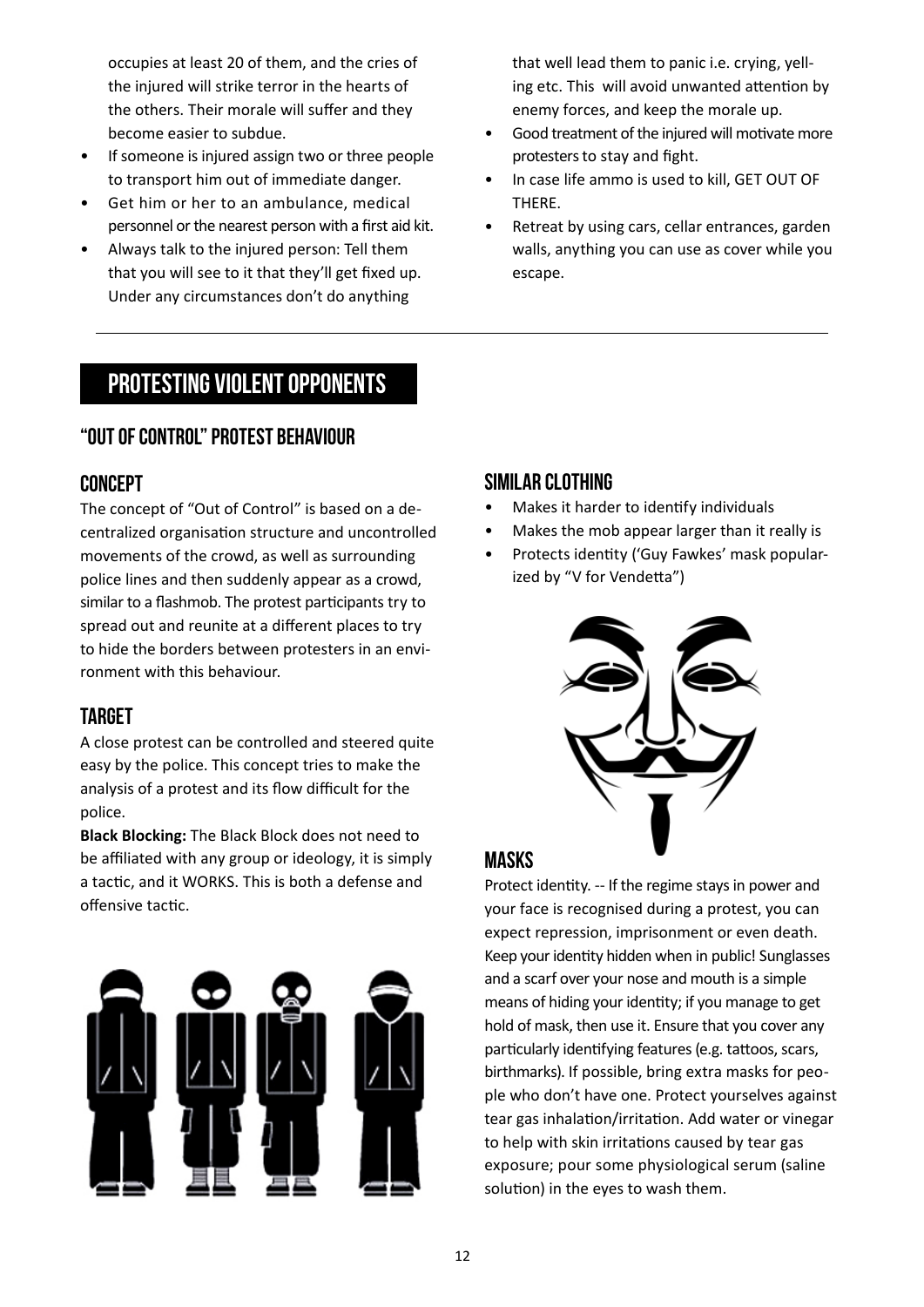#### **TACTICS**

Whether advancing or retreating pull debris (trash cans, dumpsters, burning tires/cars, etc.) behind your path. This will slow down APCs, Police, allowing you (being on foot) to maintain mobility. If there are vehicles nearby, usually two or three people can push a normal-sized car easily - you will only need one person to steer it and block off narrow alleys or parts of roads with it.



#### DON'T GET TRAPPED

If you hear someone saying you are going to get boxed in repeat the message down the line to other protesters.

Listen to where the observation/basement teams tell you to go and go to exactly where they tell you to go. And when they tell you to get out of there, leave the area immediately.

Their job is to prevent you from entering situations/areas that could get you trapped and subsequently in jail or worse!

#### Be Smart: Be Careful

There is safety in numbers. Try your best to stay around friends and watch one another's backs at all times.

Avoid getting separated. Use caution when dealing with and speaking to people whom you do not know. In the event that you are separated, stay where you are if it is safe. Once again, ensure that you and your friends have agreed to a meetingplace if seperated, and a contact person if you are caught or otherwise unable to leave an area.

People claiming to support your cause, but whom you do not know personally could be infiltrator spies. Avoid revealing your identity to them. Make sure no one other than the communications operator of the team is communicating through the radio channel you are utilizing. Be cautious about using public phones; mobile networks may not always be available so ensure you have a backup method if you are relying on phone networks. It could cause a breach of security if undesirables (police or other authorities) are spying on your conversation.

Have a designated meet up place or two, and a designated time if anyone get's separated from the main group. Use sun up or sundown for an easy meeting time. Do not place your meeting site near well-known landmarks; it's very probable that this is where security forces will look first. This place should also have a message drop that is concealed (such as a letterbox, hole in a wall, hol-

#### AND WHATEVER HAPPENS: STAY TOGETHER AND WATCH OUT FOR ZOMBIES

Other References, Tools, Hints, Strategies:

- [http://dl.dropbox.com/u/20859980/LDS%20](http://dl.dropbox.com/u/20859980/LDS%20Preparedness%20Manual.pdf) [Preparedness%20Manual.pdf](http://dl.dropbox.com/u/20859980/LDS%20Preparedness%20Manual.pdf)
- [http://hamburger-anon.blogspot.](http://hamburger-anon.blogspot.com/2011/02/few-useful-tools-to-help-revolutions.html) [com/2011/02/few-useful-tools-to-help-revo](http://hamburger-anon.blogspot.com/2011/02/few-useful-tools-to-help-revolutions.html)[lutions.html](http://hamburger-anon.blogspot.com/2011/02/few-useful-tools-to-help-revolutions.html)
- <http://bit.ly/h0Q7Ap>
- <http://bit.ly/eQxYjD>
- [http://hamburger-anon.blogspot.](http://hamburger-anon.blogspot.com/2011/02/tools-to-help-revolutions-part-ii.html) [com/2011/02/tools-to-help-revolutions-part](http://hamburger-anon.blogspot.com/2011/02/tools-to-help-revolutions-part-ii.html)[ii.html](http://hamburger-anon.blogspot.com/2011/02/tools-to-help-revolutions-part-ii.html)
- **• Care Pack with more docs:** <http://bit.ly/e7bCpw> <http://ge.tt/7aiuv4p> <http://fb.me/EEmnuCuN>